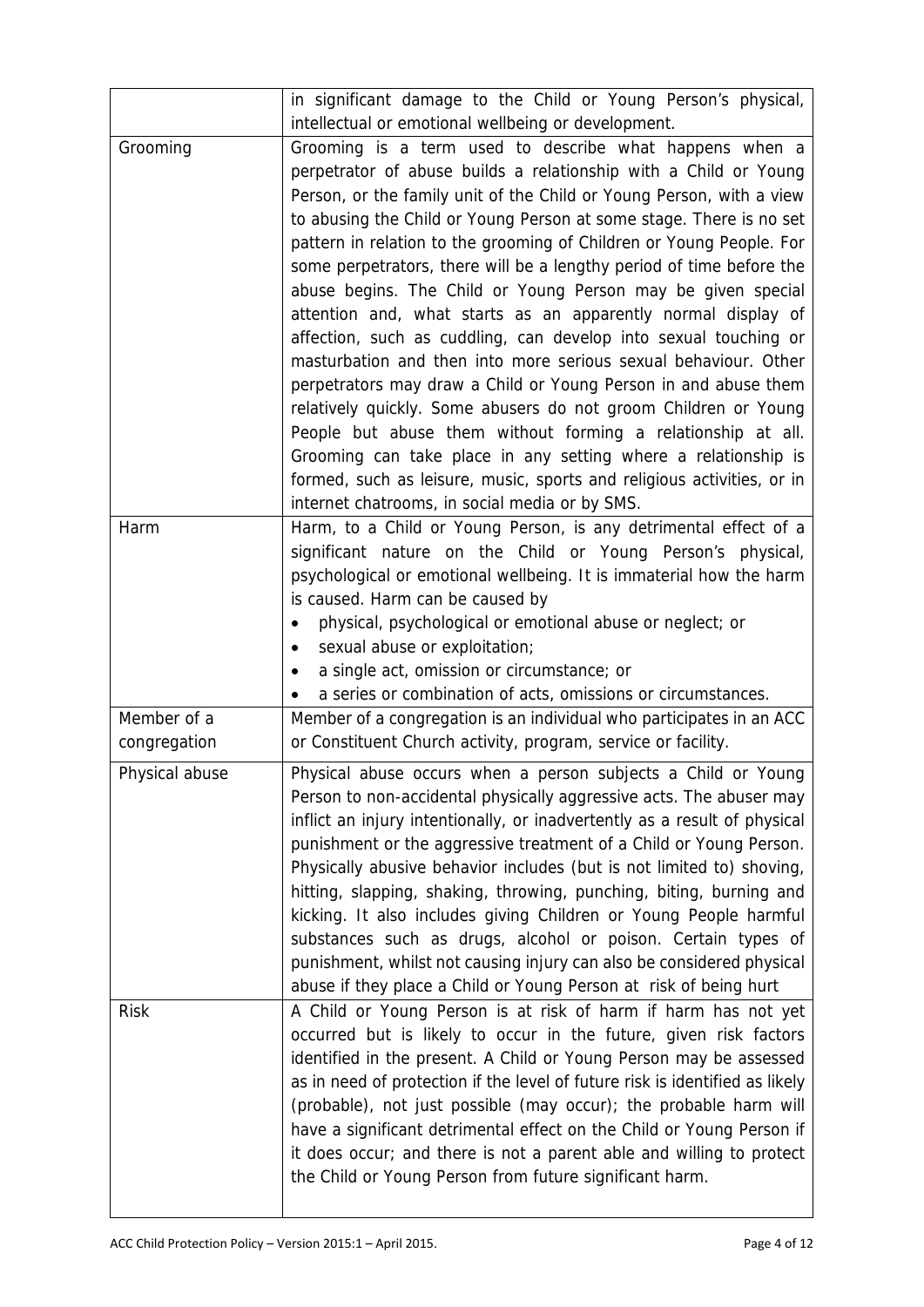| Sexual abuse        | Sexual abuse occurs when a person with a position of power involves    |  |  |
|---------------------|------------------------------------------------------------------------|--|--|
|                     | a Child or Young Person in any sexual activity. Perpetrators of sexual |  |  |
|                     | abuse take advantage of their power, authority or position over the    |  |  |
|                     | Child or Young Person for their own benefit. It can include making     |  |  |
|                     | sexual comments to a Child or Young Person, engaging Children or       |  |  |
|                     | Young People to participate in sexual conversations over the internet  |  |  |
|                     | or on social media, kissing, touching a Child vr Young Person's        |  |  |
|                     | genitals or breasts, oral sex or intercourse '<br>Child or Young       |  |  |
|                     | Person. Encouraging a Child or Young Per<br>ornographic                |  |  |
|                     | magazines, websites and videos is a'<br><sup>c</sup> ngaging           |  |  |
|                     | Children or Young People to particip<br><sub>ົ</sub> over              |  |  |
|                     | the internet is also considered set                                    |  |  |
| Sexual exploitation | Sexual exploitation occurs when                                        |  |  |
|                     | into sexual activities that ar                                         |  |  |
|                     | to produce pornograph                                                  |  |  |
|                     | actual photos or vid                                                   |  |  |
|                     | Exploitation can ?'                                                    |  |  |
|                     | into prostitutic                                                       |  |  |

#### **6 WHO IS RESPONSIBLE FOR IMPLEMENTION POLICY?**

in the table below.

The ACC National Conference is responsible for the development and endorsement and endorsement and endorsement of the ACC Child Protection Policy. It delegates the implementation of the implementation of the ACC Child Protection Policy to the ACC National and State Executives and State Executives and Constituent Churches. The role of each entity in relation to the implementation and enforcementation and enforcement of the ACC Child Protection Policy is detailed

ACC National Executive Promote the ACC commitment to the ACC Child Protection

|                            | $\sim$ communicing to the $\sim$ communication.                        |
|----------------------------|------------------------------------------------------------------------|
|                            | eview on an annual cycle as a minimum, of the                          |
|                            | Unild Protection Policy or at a time governed by                       |
|                            | aslation, regulations or organisational learnings that                 |
|                            | requires a change to the ACC Child Protection Policy;                  |
|                            | Develop opportunities for regular discussion to support a<br>$\bullet$ |
|                            | culture of openness and continued improvement and                      |
|                            | accountability to Child protection;                                    |
|                            | Advocate and promote Child rights, empowering and<br>$\bullet$         |
|                            | engaging Children or Young People in support of this Policy.           |
| <b>ACC State Executive</b> | Ensure the ACC Child Protection Policy is implemented and<br>$\bullet$ |
|                            | adhered to by the State Executive and Constituent Churches             |
|                            | and ACC Credential Holders;                                            |

**Entity Role/Responsibility**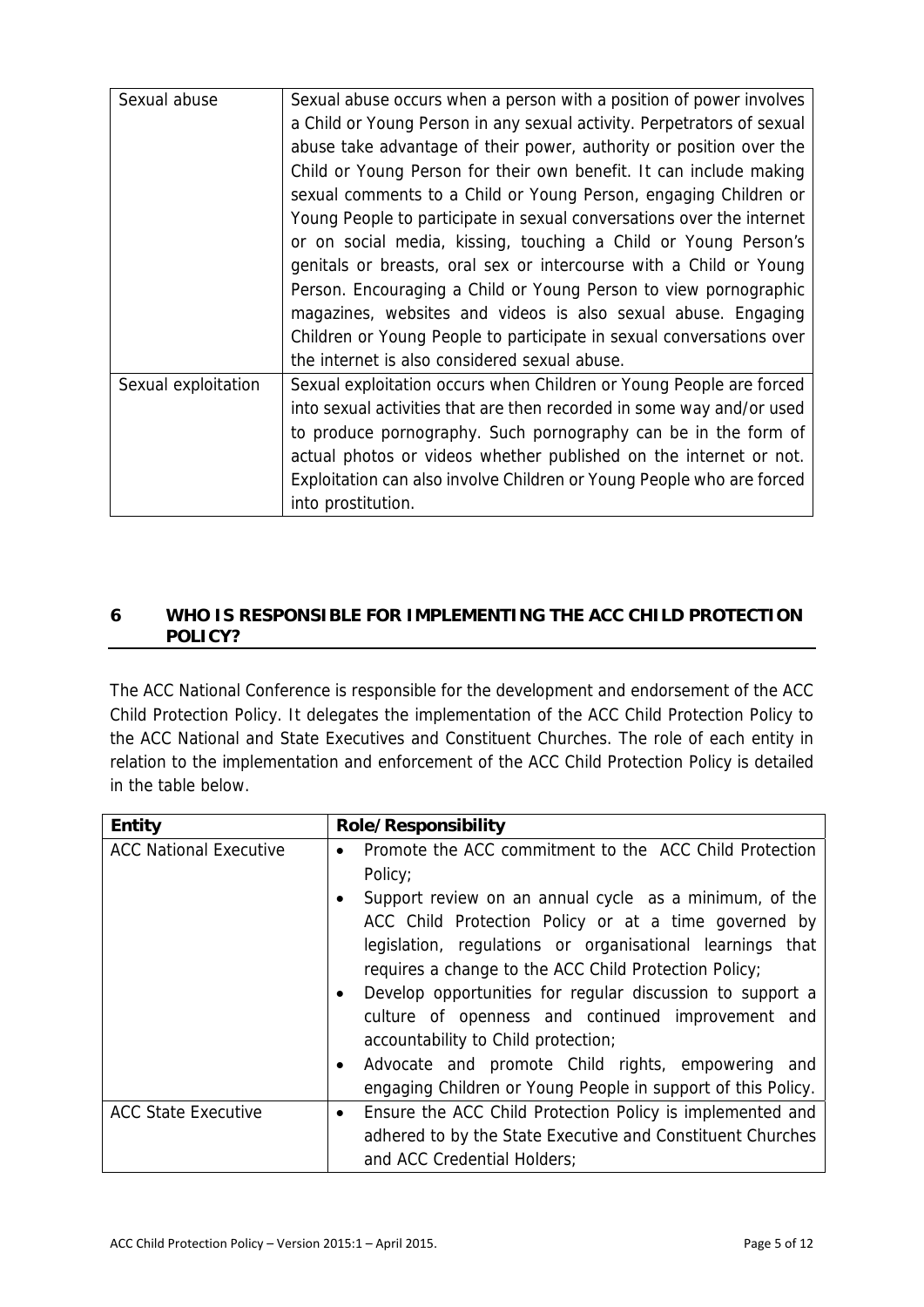|                           | $\bullet$ | Ensure all ACC People understand their obligations in         |
|---------------------------|-----------|---------------------------------------------------------------|
|                           |           | accordance with the ACC Child Protection Policy;              |
|                           | $\bullet$ | Ensure adequate resources are allocated to allow effective    |
|                           |           | implementation;                                               |
|                           | $\bullet$ | Advocate and promote Child rights, empowering and             |
|                           |           | engaging Children or Young People in support of this Policy;  |
|                           | $\bullet$ | Proactively share resources and experience in the             |
|                           |           | development of Child safe initiatives as they are identified; |
|                           | $\bullet$ | Develop opportunities for regular discussion to support a     |
|                           |           | culture of continuous improvement and accountability of       |
|                           |           | Child protection.                                             |
| Constituent Churches and  | $\bullet$ | Ensure all ACC People within the respective Constituent       |
| <b>Credential Holders</b> |           | Church understand, and adhere to, their obligations in        |
|                           |           | accordance with the ACC Child Protection Policy;              |
|                           | $\bullet$ | Advocate and promote Child rights, empowering and             |
|                           |           | engaging Children or Young People in support of this Policy;  |
|                           | $\bullet$ | Develop opportunities for regular discussion to support a     |
|                           |           | culture of continuous improvement and accountability of       |
|                           |           | Child protection.                                             |
|                           | $\bullet$ | It is acknowledged that not all Credential Holders will have  |
|                           |           | sufficient influence to achieve these objectives with a       |
|                           |           | Constituent Church, but it is expected, as a minimum, that a  |
|                           |           | Senior Minister and/or their appointee/s will have such       |
|                           |           | influence.                                                    |

#### **7 WHO IS RESPONSIBLE FOR THE DEVELOPMENT, IMPLEMENTATION AND ENFORCEMENT OF CORRESPONDING CHILD PROTECTION PRACTICE GUIDELINES?**

The role of developing and implementing corresponding Child Protection Practice Guidelines in accordance with the relevant State/Territory legal obligations rests with the ACC National Executive (or its delegate).

The ACC State Executive and Constituent Churches are required to adopt the approved Child Protection Practice Guidelines (or for Constituent Churches, an alternative guideline that is at least consistent with the Child Protection Practice Guidelines).

As Child or Young Person protection is a matter affecting the national Movement, the administration and enforcement of the Child Protection Policy and the approved Child Protection Practice Guidelines shall be vested in the State Executive and Constituent Churches in consultation with the National Executive.

In accordance with article 9.7 of the ACC United Constitution, in circumstances where the National Executive considers the interests of the Movement within a State are in serious jeopardy it may intervene so as to replace the role of the State Executive in all respects for such period as it determines.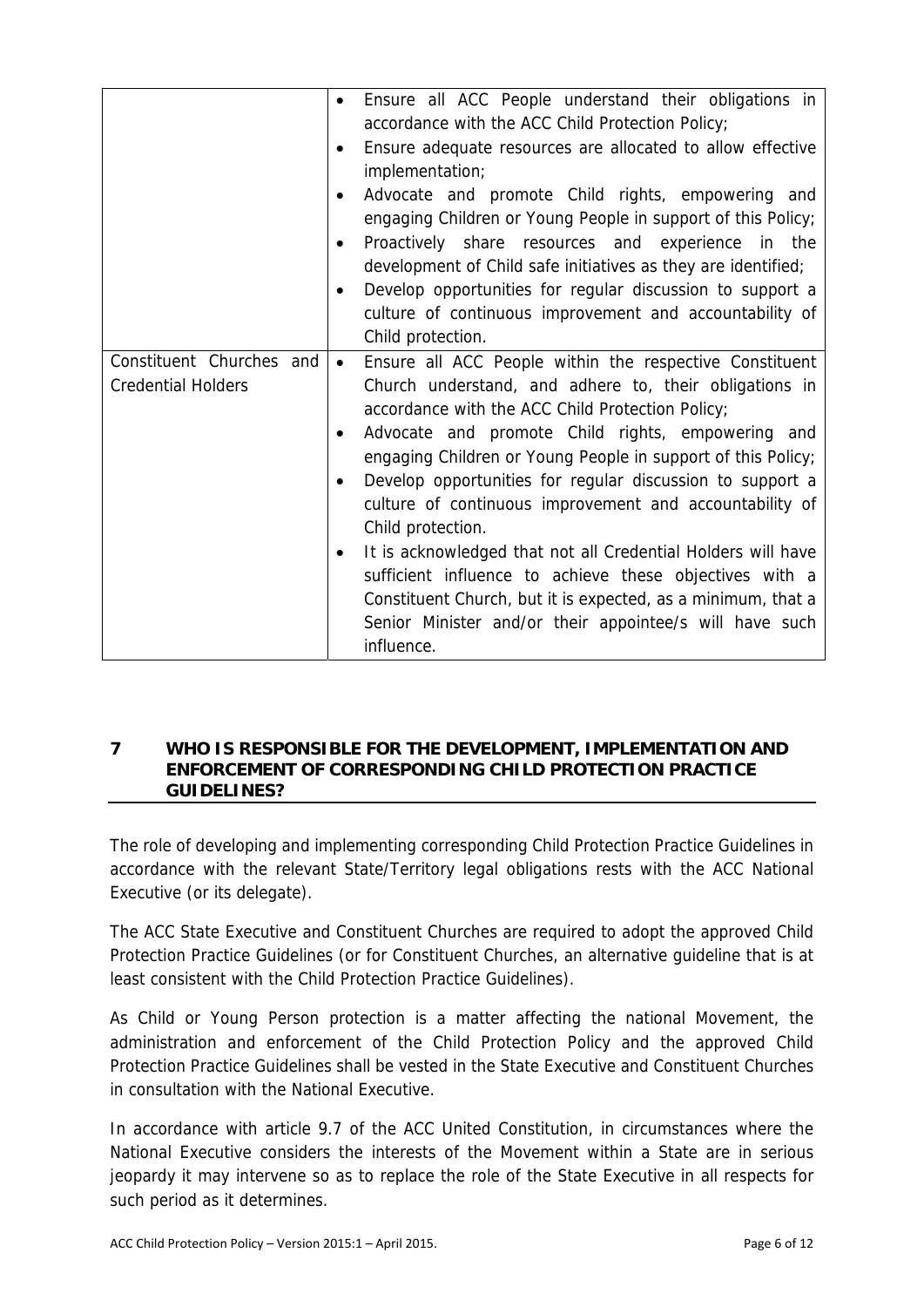**In the statements which follow, references to "we" and "our" are references to the ACC National Executive, the ACC State Executives, Constituent Churches and Credential Holders.** 

### **8 WHAT IS OUR COMMITMENT TO PROTECTING CHILDREN OR YOUNG PEOPLE?**

Australian Christian Churches and Constituent Churches recognise that Children or Young People under the age of 18 years need special care and protection.

ACC makes the following commitments to the Children or Young People and families who access its activities, programs, services and facilities.

### **Our commitment to Children or Young People**

- We are committed to the safety and wellbeing of all Children or Young People who access any of our activities, programs, services or facilities.
- We are committed to providing Children or Young People with positive and nurturing experiences.
- We will support families and communities to promote Children or Young People's healthy development and wellbeing.
- We will take action to ensure that Children or Young People are protected from harm by identifying and addressing risk factors as soon as practicable.
- We will take action to ensure that Children or Young People are not harmed during the time that they are involved with any of our activities, programs, services or facilities.
- We will ensure that Children or Young People have access to adequate support to promote safety and intervene early.

We will listen to Children or Young People and appropriately address any concerns that they raise with us in the least intrusive way possible that is consistent with the paramount concern to protect the Child or Young Person from harm and promote the Child or Young Person's development.

#### **Our commitment to parents and carers**

- We are committed to supporting parents and carers to protect their Children or Young People.
- We will offer assistance that builds on a family's strengths, is sensitive to their cultural and religious beliefs and empowers them to meet the changing needs of their Children or Young People.
- We are committed to communicating honestly and openly with parents and carers about the wellbeing and safety of their Children or Young People if it is consistent with the paramount concern to protect the Child or Young Person from harm and promote the Child or Young Person's development.
- We aim to be transparent in our decision-making with parents and carers as long as doing so does not compromise the safety of Children or Young people.
- We will seek to involve parents whenever possible and practicable in the decision-making process that impacts on them and the Children or Young People.
- We will provide opportunities for formal debriefing and/or counselling families of Children or Young People who have experienced abuse and any other family in the community who may indirectly be affected by an incident.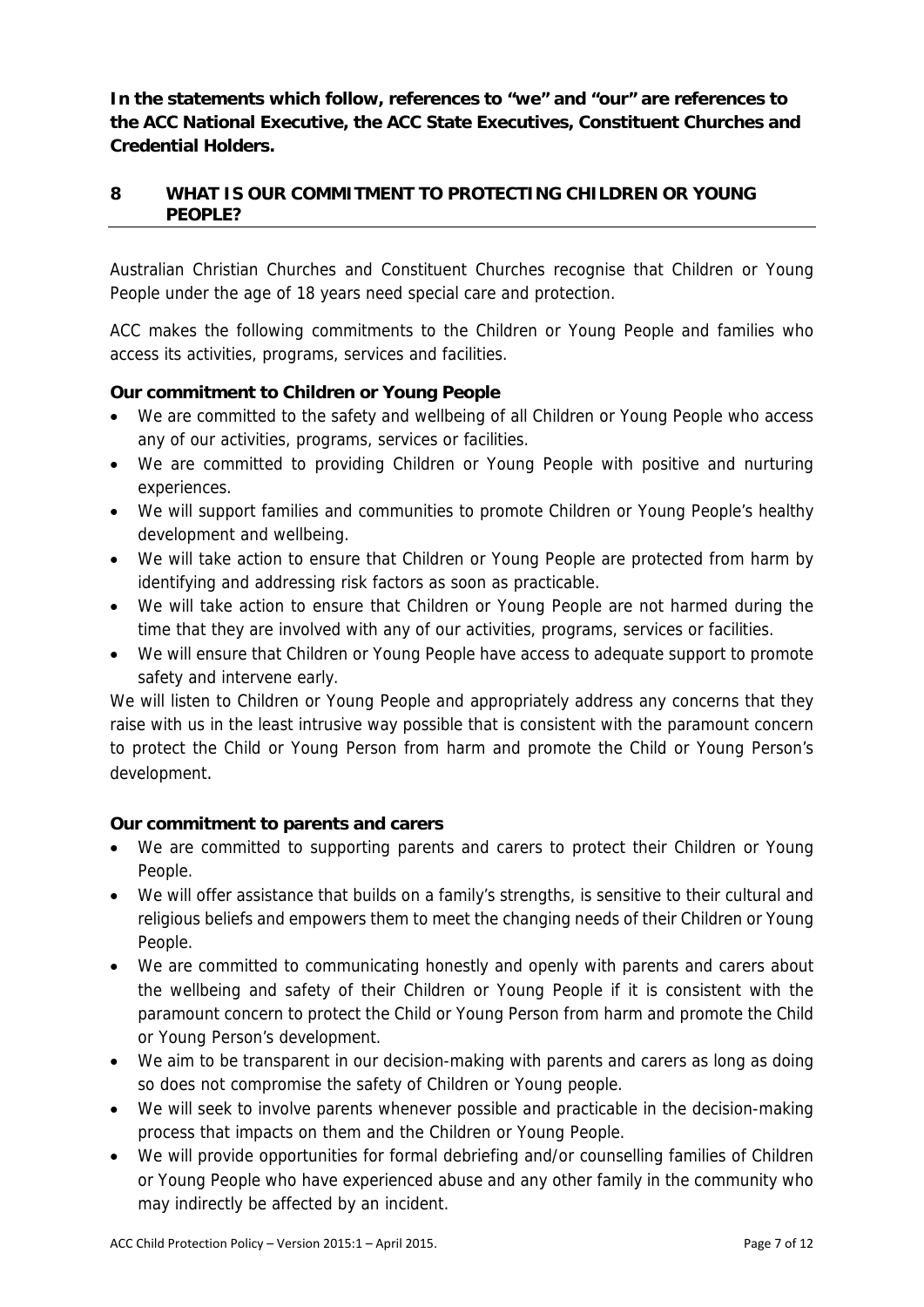#### **Our commitment to ACC People**

In order to fulfill our obligations to the protection of Children or Young People, the ACC National Executive, ACC State Executive and Constituent Churches make the following commitments to ACC People.

- We are committed to providing ACC People with the necessary support to enable them to fulfill their roles.
- We will put in place a management structure that supports and develops ACC People in their roles.
- We are committed to providing ACC People with regular supervision and development.
- We will work to ensure that ACC People have access to a senior person to assist in making decisions in relation to any action required to protect Children or Young People from harm.

#### **Our commitment to ensuring a Child safe organisation**

- We are committed to using best practice standards in the recruitment, screening and employment of ACC People.
- We will work to create an environment in which Children or Young People are safe and feel safe.
- We will work to ensure that ACC People do not harm Children or Young People who are involved with our programs, services or facilities.

## **9 WHAT ARE THE REQUIREMENTS OF ACC PEOPLE IN RELATION TO PROTECTING CHILDREN OR YOUNG PEOPLE?**

The following are requirements of this Policy which are to be reflected by the approved Child Protection Practice Guidelines, codes of conduct and operational procedures developed and implemented by the ACC National Executive or Constituent Churches.

#### **We expect ACC People to understand Children or Young People's rights.**

Children or Young People have a right to be safe, and this Policy is aimed at ensuring the safety of Children or Young People.

# **We expect ACC People to understand and acknowledge the significance of family relationships for Children or Young People.**

Children or Young People's experience of their family is foundational for their development. Families can act as supportive resources for growth and resilience in Children or Young People. Family relationships can also restrain and harm Children or Young People's social, physical, cognitive and emotional development. Families are the single most significant influence in shaping the way Children or Young People develop and perceive their sense of identity. We expect ACC People to recognise, respect and work to strengthen the capacities of parents/carers and other family members to care and protect their Children or Young People.

We expect ACC People to make available information about this Policy to Children or Young People and parents/carers. The information will be made available in developmentally appropriate language and translated to accommodate the main communities that access our services.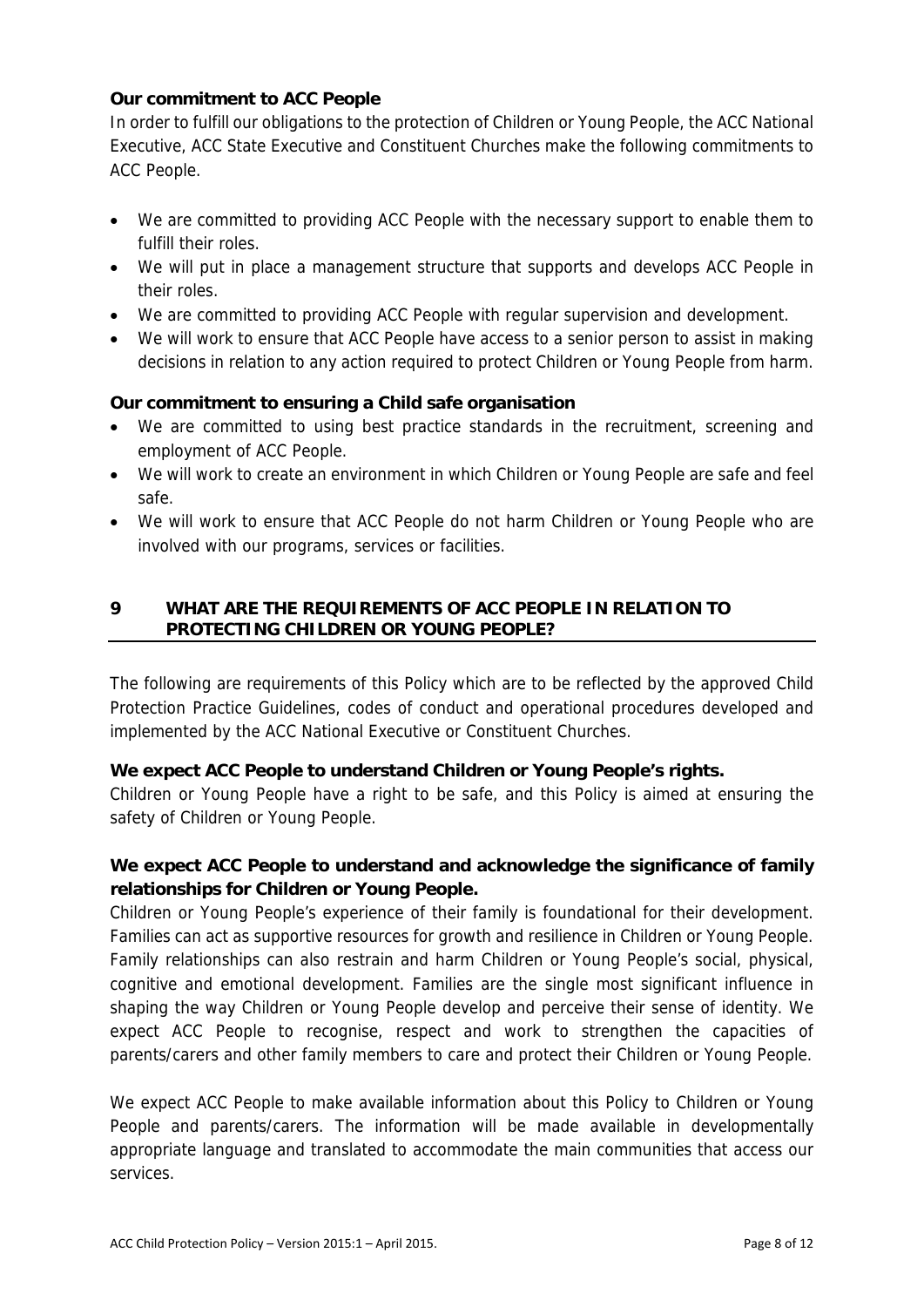# **We expect ACC People to put the rights of a Child or Young Person to the protection from harm ahead of any cultural and religious practices of families who come to our Churches.**

No cultural or religious belief will take precedence over the right of Children or Young People to protection from harm.

# **We expect ACC People to understand and respond to the special needs of Children or Young People with developmental delays or disabilities.**

We acknowledge that Children or Young People with developmental delays or disabilities have special needs. We expect ACC People to act in ways that communicate effectively with and are supportive of Children or Young People with developmental delays or disabilities. We also understand that we will need to be proactive in recognising the additional vulnerability to harm that Children or Young People with developmental delays or disabilities experience.

#### **We expect ACC People to be respectful of Children or Young People.**

As part of our commitment to Children or Young People, we will facilitate opportunities for Children or Young People to tell us their views and feedback about the services we provide to them. We will treat Children or Young People as individuals and respect their unique abilities and vulnerabilities. We expect ACC People to express attitudes and engage in behaviour that respect and support Children or Young People.

# **We expect ACC People to act on any concerns raised by Children or Young People and/or their parents/carers.**

We will take seriously any concerns or issues raised by Children or Young People and/or their parents. We will investigate all complaints or allegations made against any of ACC People. We will ensure that we promptly report any suspected, alleged or reported crimes against Children or Young People or other family members to the police or other authorised body in accordance with the policies and operational procedures of the ACC at a local level. We expect ACC People to follow our complaints procedure without hesitation in response to concerns raised by Children or Young People and/or their parents/carers.

### **We expect ACC People to understand the definitions, indicators and impact of harm on Children or Young People.**

Experiences of harm are significant sources of trauma for Children or Young People and intensify the risk of Children or Young People developing a range of emotional, psychological, social and behavioural problems. Child physical abuse and sexual abuse is a crime. Intervention which identifies and prevents abuse from occurring is instrumental in supporting Children or Young People and families. When abuse has occurred, it is imperative that action is taken to protect Children or Young People from further experiences of abuse. Where there is a risk of harm, it is also imperative that action is taken to protect the Child or Young Person from that risk eventuating. We expect ACC People to know how to define harm, be aware of its indicators and understand its consequences. The more informed we are, the more effective we will be in our efforts to protect Children or Young People from all forms of harm.

### **We expect ACC People to know and follow regulations in relation to the care of Children or Young People.**

There are number of regulations governing the provision of Child care. These regulations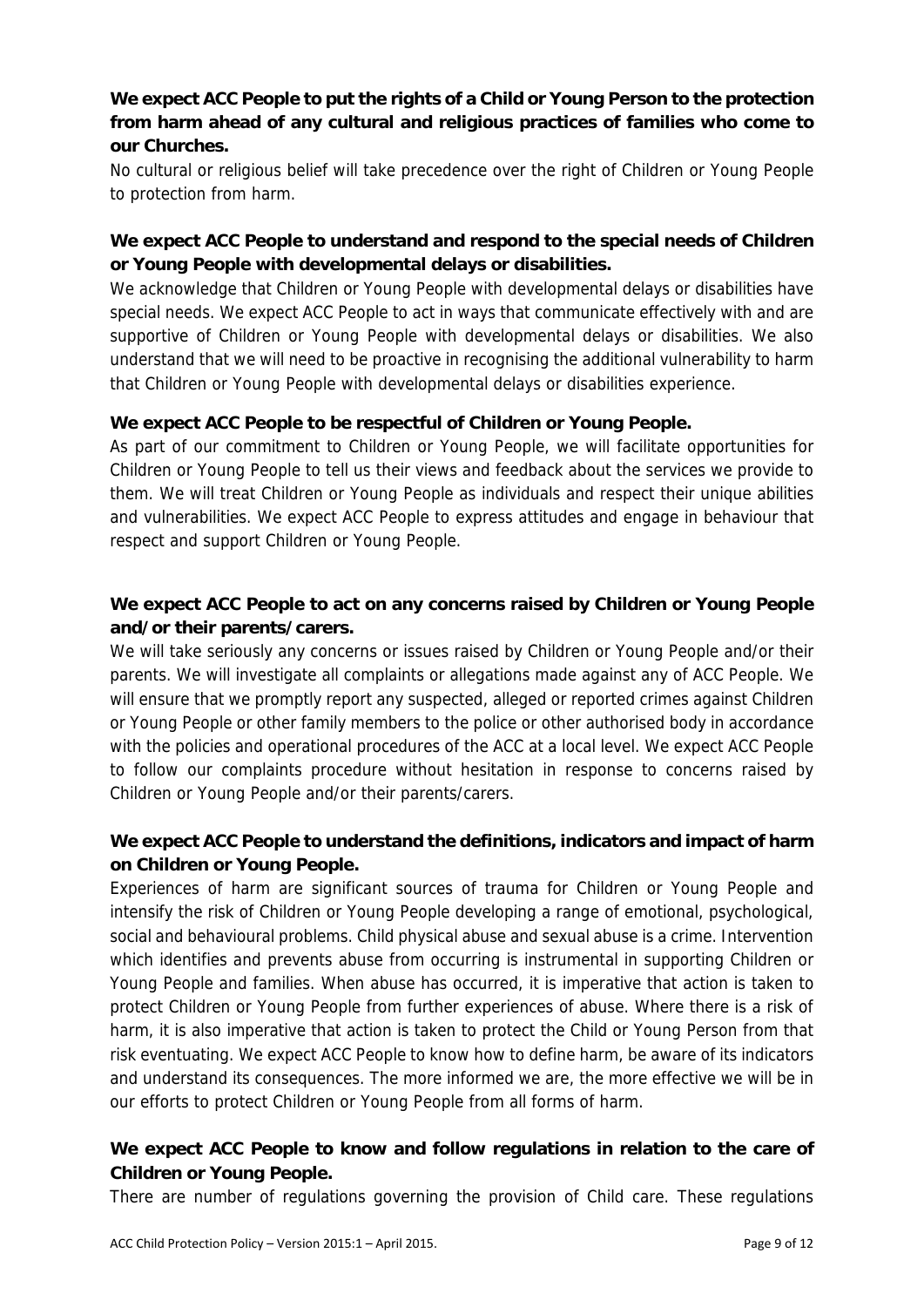define our minimum responsibilities and obligations towards Children or Young People and families. We expect all ACC People to know and follow these regulations. It is the responsibility of the managers of our Child care services to ensure that the regulations are adhered to by all ACC People under their supervision.

#### **We expect ACC People to know and follow the law in relation to reporting harm.**

We expect ACC People to know and follow relevant laws in their state jurisdiction as set out in a relevant State Child protection policy by making an appropriate report to the relevant government department in respect of actual harm to a Child or Young Person or a risk of harm to a Child or Young Person. Notwithstanding our obligations under the law, we expect ACC People to ensure that appropriate action is taken to respond to concerns about the wellbeing or safety of a Child or Young Person. For the avoidance of doubt, when there is no mandatory reporting obligation at law, nevertheless we require a report to be made to the relevant government agency and/or law enforcement body.

# **We expect ACC People to co-operate with police and/or other formal investigations.**

In every circumstance, we expect ACC People to co-operate to the best of their ability with any formal investigation undertaken by the ACC (National or State Executives), police or other authorised body in relation to the care and protection of Children or Young People.

# **We expect ACC People to use the policies and operational procedures defined at the local level whenever they have a concern that a Child or Young Person may be experiencing harm.**

The State Child protection policies have been designed to facilitate decision making in relation to the protection of Children or Young People. At all times, we expect ACC People to have a comprehensive understanding of the contents of this Policy and the relevant policies and abide by them whenever they have concerns about the possibility that a Child or Young Person has experienced or may be at risk of experiencing harm.

# **We expect ACC People to always follow any Child Protection Practice Guidelines implemented by the ACC or Constituent Church that has engaged or employed them.**

Where Child Protection Practice Guidelines have been promulgated ACC and Constituent Churches ACC People will be asked to personally endorse these Guidelines and ensure that they adhere to it when they are at work and away from work. These guidelines will aim to ensure that ACC People are always safe adults who act protectively of Children or Young People.

# **We expect ACC People not to contravene any policies, regulations or laws in relation to the safety and protection of Children or Young People.**

It is a serious breach of this Policy, and possibly the law, if any ACC People contravene any regulations or laws in relation to the safety and protection of Children whether or not they are working, volunteering or participating in a Church related activity, service or program at the time. Breaches of this Policy include, but are not limited to, ACC People who:

sexually abuse Children or Young people;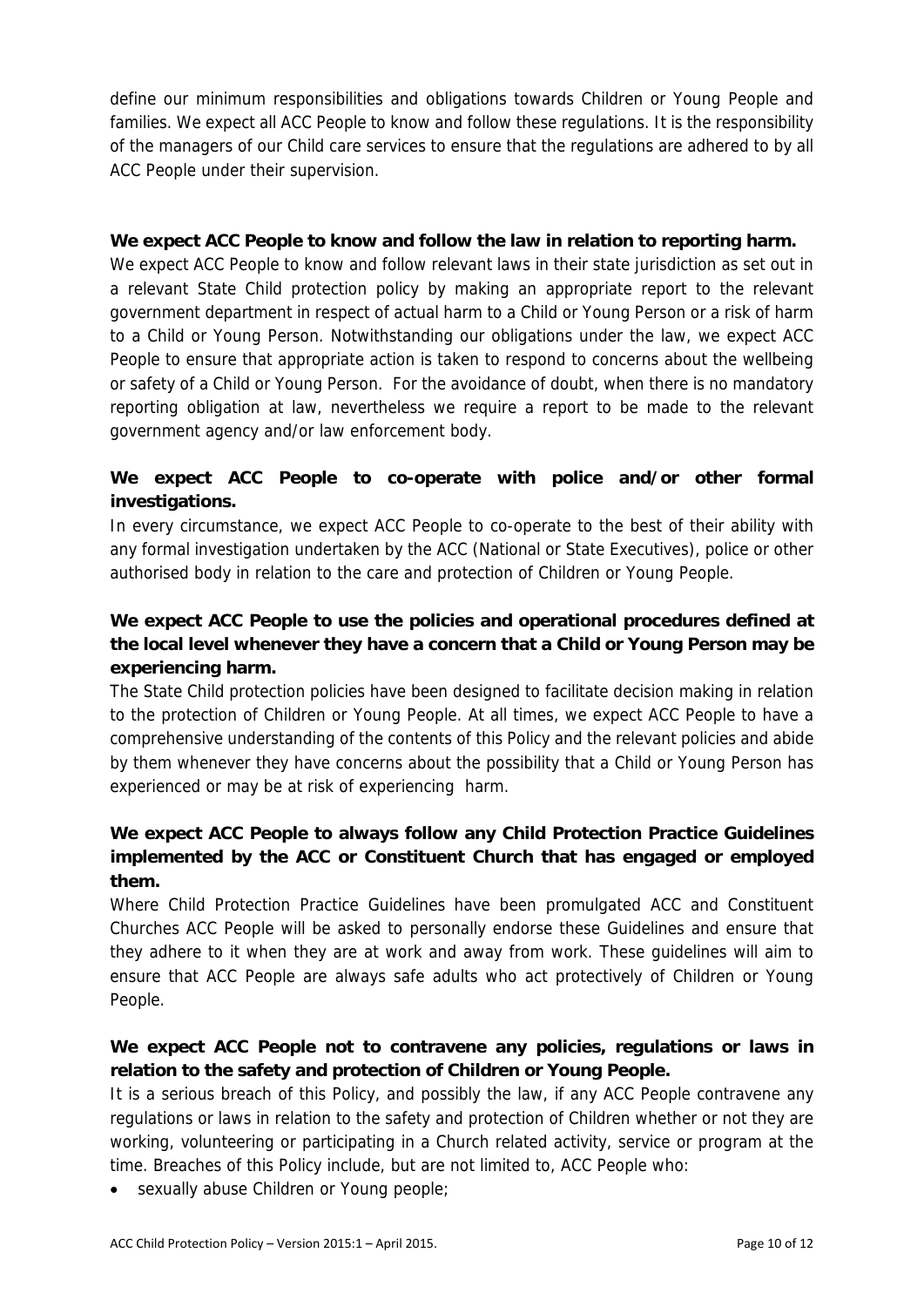- physically abuse Children or Young People;
- abduct Children or Young People;
- verbally abuse or bully Children or Young People;
- emotionally abuse Children or Young People;
- groom Children or Young People;
- take, reproduce and/or distribute photos or videos of Children or Young People without the consent of their parents or guardians (unless the Child or Young Person is of a sufficient age and maturity to give informed consent freely and voluntarily – this should be the exception rather than the rule);
- publish any material containing images of Children or Young People who are involved in one of our activities, services or programs that can be used for the sexual gratification of others;
- access, download, store or distribute any form of Child pornography;
- condone or encourage, in any way, the harm (whatever the kind) to Children or Young People;
- fail to take appropriate action in response to a complaint, risk, or suspicion of harm.

# **We expect that ACC People will support Children or Young People and their families as directed by senior ACC People in the event that a Child or Young Person is harmed by any ACC People.**

We recognise that the impact of any form of harm on Children or Young People and their families is traumatic. It is even more complex when the perpetrator of the harm is within ACC. In these situations, we will provide opportunities for appropriate debriefing and/or counselling to the Children or Young People and their families who have experienced the harm and any other Child or Young Person and family in the community who may indirectly be affected by the incident(s).

### **10 WHAT SUPPORT WILL WE PROVIDE ACC PEOPLE?**

In this section the intention is that the support envisaged will be primarily delivered by the local church followed by the relevant ACC state or territory entity.

#### **We will ensure that ACC People receive training about this Policy.**

On a regular basis, we will ensure that all ACC People are provided with training to understand and recommit to this Policy and the approved Child Protection Practice Guideline (or an alternative guideline as described at **7**). Such training will also form part of any induction we provide to ACC People.

# **We will make opportunities available to the ACC People to allow them to feel clear about what is expected of them in relation to Children or Young People's welfare and safety.**

We will provide regular opportunities to clarify and confirm the procedures for staff to apply when taking action in relation to Children or Young People's welfare and safety. This will include a discussion of this Policy as a standing item for regular meetings at all levels of ACC National Executive and Constituent Churches. The National Executive will publish an annual report to all ACC People about the effectiveness of the implementation of this Policy across